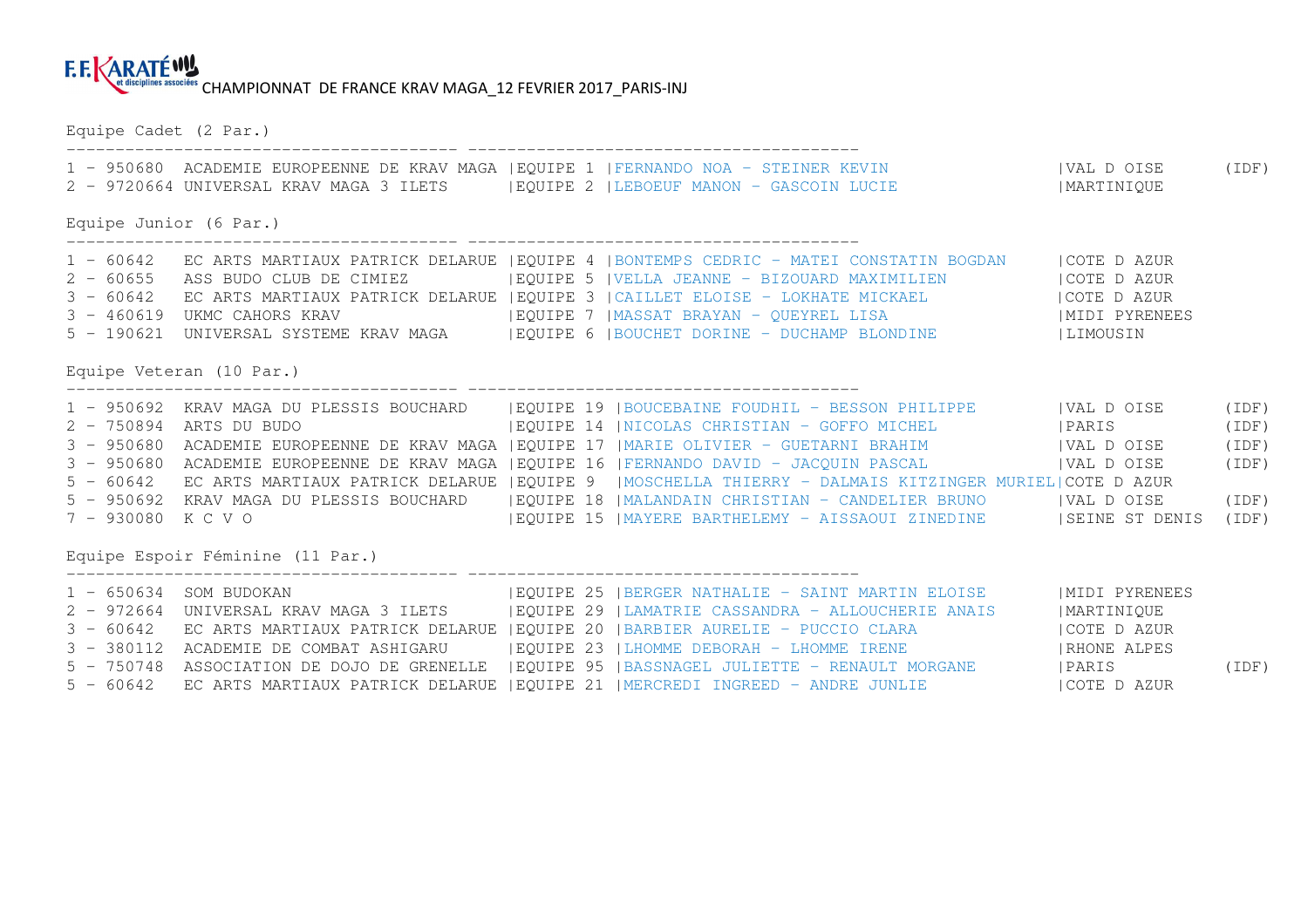## CHAMPIONNAT DE FRANCE KRAV MAGA\_12 FEVRIER 2017\_PARIS-INJ

Equipe Espoir Masculine (16 Par.)

| $1 - 60642$<br>$3 - 60642$<br>7 - 930080 K C V O | 3 - 982101 ES AKDC SEMUR        | EC ARTS MARTIAUX PATRICK DELARUE   EQUIPE 31   FAZI PASCAL - LEFRANCOIS HERVE   COTE D AZUR<br>2 - 190621 UNIVERSAL SYSTEME KRAV MAGA   EQUIPE 36   DUCHAMP MATHIEU - HENDRIX JOSHUA     LIMOUSIN<br>THE KNAV PLACE THIS CONTRACT COURT AND THE RESERVE THAT THE RESERVE THAT THE RESERVE THAT THE RESERVE THAT THE THE RESERVE THAT THE RESERVE THAT THE RESERVE THAT THE RESERVE THAT THE RESERVE THAT THE RESERVE THAT THE RESER<br>EC ARTS MARTIAUX PATRICK DELARUE   EQUIPE 32   SNANE WAJDI - LOPEZ FRANCOIS     COTE D AZUR<br>  EQUIPE 35   LAGATTU GHISLAIN - CHAUVET MATHIEU   POITOU CHARENTES<br>5 - 170651 KMKC3   IEQUIPE 35   AGATTU GHISLAIN - CHAUVET MATHIEU     IPULIUU<br>5 - 680028 APTC MULHOUSE     IEQUIPE 38   EDDALAHYANE MAHFOUD - BILA YASSINE   ALSACE<br>7 - 930080 K C V O                             EQUIPE 43  BAILLY NICOLAS - FANGOO VISHALSINGH         SEINE ST DENIS (IDF)<br>7 - 720008 SAMOURAI 2000             EQUIPE 40  JONNEAUX JONATHAN - CAUSSAN GUILLAUME       PAYS DE |       |
|--------------------------------------------------|---------------------------------|--------------------------------------------------------------------------------------------------------------------------------------------------------------------------------------------------------------------------------------------------------------------------------------------------------------------------------------------------------------------------------------------------------------------------------------------------------------------------------------------------------------------------------------------------------------------------------------------------------------------------------------------------------------------------------------------------------------------------------------------------------------------------------------------------------------------------------------------------------------------------------------------------------------------------------------------------------------------------------------------------------------------------|-------|
|                                                  | Equipe Espoir Mixte (8 Par.)    |                                                                                                                                                                                                                                                                                                                                                                                                                                                                                                                                                                                                                                                                                                                                                                                                                                                                                                                                                                                                                          |       |
|                                                  | 5 - 720008 SAMOURAI 2000        | 1 - 60803 A B C C MANDELIEU (EQUIPE 47   RIGOULOT STEPHANE - DOURADO LENY (COTE D AZUR<br>2 - 170651 KMKC3 (EQUIPE 48   BELFORT LAURE - FRENEHARD EMMANUEL (POITOU CHARENTES<br>3 - 950680 ACADEMIE EUROPEENNE DE KRAV MAGA   EQUIPE 54   DURAND MICHAEL - AMADO FATIMA   VAL DOISE<br>  EQUIPE 51   MERCIER CYNTHIA - MERCIER DAVID   PAYS DE LA LOIRE                                                                                                                                                                                                                                                                                                                                                                                                                                                                                                                                                                                                                                                                  | (IDF) |
|                                                  | Equipe Elite Masculine (7 Par.) |                                                                                                                                                                                                                                                                                                                                                                                                                                                                                                                                                                                                                                                                                                                                                                                                                                                                                                                                                                                                                          |       |
|                                                  |                                 | 1 - 780043 CESD CHATOU COSEC (IDF)   EQUIPE 59   SARDA CELIAN - GEORGEAULT MATHIAS   YVELINES (IDF)<br>2 - 750748 ASSOCIATION DE DOJO DE GRENELLE   EQUIPE 58   SAINT YVES CHRISTOPHE - AVENEL RICHARD   PARIS (IDF)<br>3 - 60642 EC ARTS MARTIAUX PATRICK DELARUE   EQUIPE 55   MISIACZYK SYLVAIN - GARNOIX YANN     COTE D AZUR<br>3 00042 BC ANIS ABANTANA ANALYSI EDENGE (EQUIPE 56  QUILICO JULIEN - PERINO ERIC<br>5 - 830031 ASSOC SHOTOKAN KARATE CLUB HYEROI EQUIPE 60  BIASOTTO JEROME - DE CICCO JEREMY                    <br>5 - 830031 ASSOC SHOTOKAN KARAT<br>5 - 950680 ACADEMIE EUROPEENNE DE KRAV MAGA   EQUIPE 61   BULLET JEROME - PINTO THIERRY     VAL DOISE                                                                                                                                                                                                                                                                                                                                       | (IDF) |
|                                                  | Equipe Elite Mixte (3 Par.)     |                                                                                                                                                                                                                                                                                                                                                                                                                                                                                                                                                                                                                                                                                                                                                                                                                                                                                                                                                                                                                          |       |
|                                                  |                                 | 1 - 60642 EC ARTS MARTIAUX PATRICK DELARUE   EQUIPE 62   MISIACZYK SYLVAIN - BELKADI WIDIANE   COTE D AZUR<br>EQUIPE 64  MARMET ROMAIN - NGUON BERCESSIO NATACHA   SEINE ST DENIS(IDF)<br>3 - 750748 ASSOCIATION DE DOJO DE GRENELLE  EQUIPE 63  DUMONT STEPHANIE - HEYERE FREDERIC    PARIS   (IDF)                                                                                                                                                                                                                                                                                                                                                                                                                                                                                                                                                                                                                                                                                                                     |       |
|                                                  |                                 |                                                                                                                                                                                                                                                                                                                                                                                                                                                                                                                                                                                                                                                                                                                                                                                                                                                                                                                                                                                                                          |       |